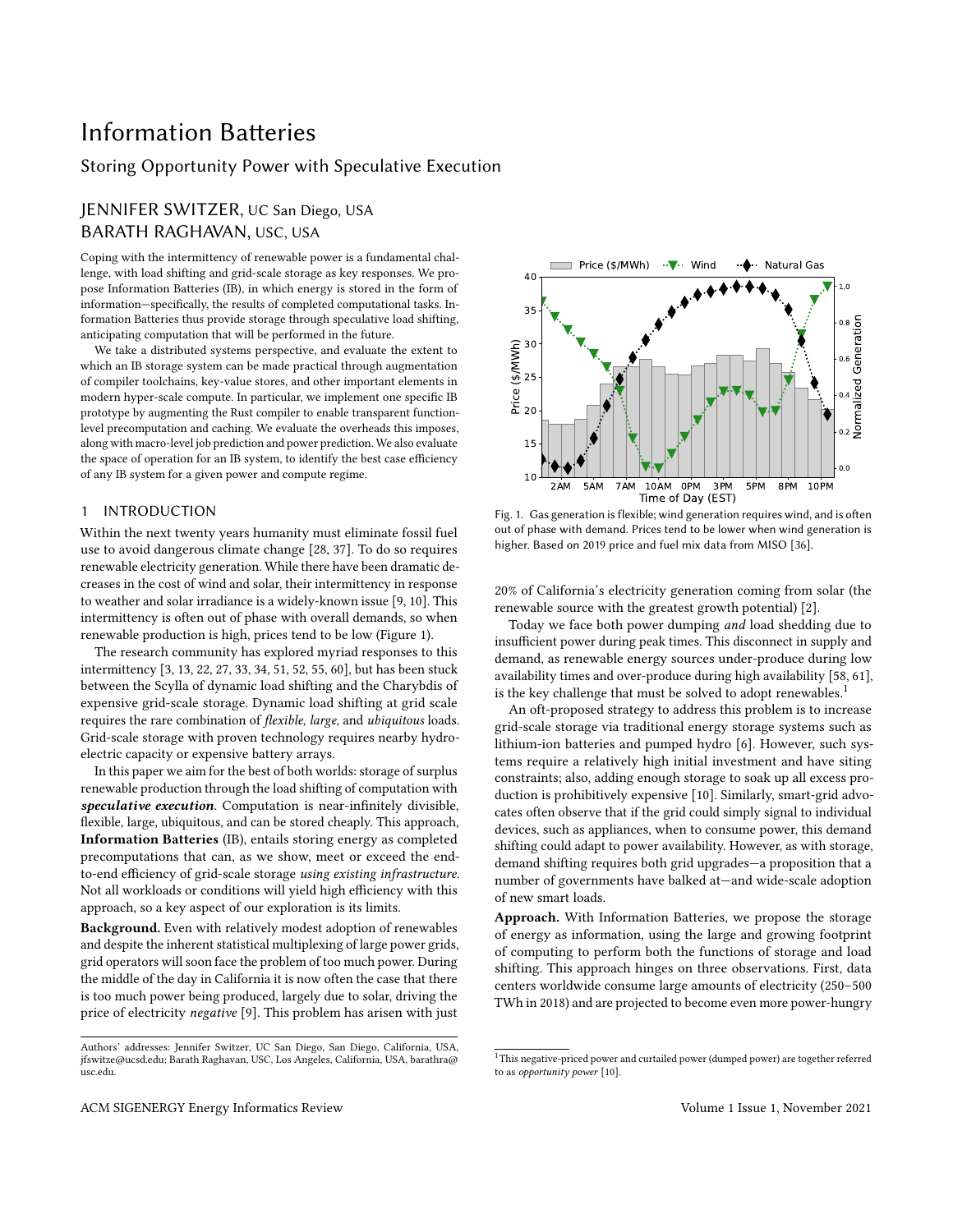(840–3640 TWh in 2030 [\[1\]](#page-7-0)).<sup>[2](#page-1-0)</sup> Second, many computational tasks can be precomputed in whole or in part. Third, both power availability and compute demands are somewhat predictable, and thus it is possible to do speculative load shifting.

Rather than storing excess energy as a chemical (lithium-ion) or gravitational (pumped hydro) potential, an IB system stores this as information—completed computations. When excess renewable energy is available, an IB system uses this excess to perform precomputable, energy-intensive computations. The results of these computations are then stored for when they are needed. The duality of computation and energy is not new—it has been studied extensively in information theory, such as in the context of adiabatic computing [\[16\]](#page-8-16). However, this observation has not been raised to the level of grid-scale energy systems.

We study the limits of Information Batteries in enabling a renewable energy transition at a macro scale. For Information Batteries to be effective and worthwhile, they must 1) be less expensive than traditional storage systems, 2) shift significant computational work from grid to opportunity power, and 3) achieve this significant shift for some common workloads rather than new, esoteric workloads. As we show, it seems that this is only possible for some workloads and in some contexts.

We take a distributed-systems perspective, and evaluate the extent to which an IB storage system can be made practical through augmentation of compiler toolchains, key-value stores, and other important elements in modern hyper-scale compute. Our ability to shift computational load to opportunity power hinges on the accuracy of our predictive engine. If we cannot predict upcoming requests with at least reasonable accuracy, our system will not have results available for when they are requested, and may end up wasting opportunity power performing computations that are never requested. Furthermore, we must be able to accurately predict the future availability of opportunity power, so that we can effectively schedule our computations to take advantage of it. Finally, we must ensure that the cost of retrieving cached results is significantly smaller than the cost to compute them; otherwise, it is more efficient to perform the computation on demand.

Contributions. This paper makes three contributions:

- (1) We introduce the idea of Information Batteries that provide a new speculative load shifting mechanism to address grid-scale renewable energy intermittency.
- (2) We explore the design space of Information Batteries and show that in some common power and compute regimes there is the potential for an IB system to deliver efficiencies better than the best grid-scale storage available while in others IB systems provide little benefit.
- (3) We implement a proof-of-concept IB system by augmenting the Rust compiler to enable transparent function-level precomputation and caching. We evaluate overhead, along with macro-level job prediction and power prediction.

## 2 CONTEXT

In this section we motivate the need for and feasibility of Information Batteries. We focus on two renewable energy markets: the Midcontinent ISO (MISO), which operates in the Southern and Midwestern United States and parts of Canada, and the California ISO (CAISO), which covers all of California. This allows us to narrow our scope while still considering both wind-dominant (MISO) and solar-dominant (CAISO) markets [\[35\]](#page-8-17).

## 2.1 Availability of opportunity power

Opportunity power in CAISO and MISO is significant, growing, and often available. Current estimates place the yearly combined opportunity power of CAISO and MISO in 2017 between 7–20 TWh per year [\[9,](#page-8-2) [10\]](#page-8-3). In MISO, opportunity power is available 99% of the time (meaning opportunity power is available somewhere 99% of the time, since prices are location-dependent), and often in intervals of >100 hours [\[10\]](#page-8-3). In CAISO, some solar generators experience 3.3 hours of opportunity power per day [\[9\]](#page-8-2).

Solar and wind energy are projected to be the fastest growing sources of electricity generation in the U.S., and currently account for 10% of total U.S. electricity generation [\[7,](#page-8-18) [18\]](#page-8-19). As solar and wind generation grow, so too will the amount of curtailed and negative priced power. Indeed, [\[9\]](#page-8-2) measures the compound annual growth rate of opportunity power in CAISO to be 40%. Assuming 1.5 TWh of opportunity power in CAISO in 2017 (a conservative estimate) and a constant growth rate, CAISO alone could provide 22 TWh of opportunity power by 2025, enough to power all of Los Angeles.

#### 2.2 Limitations of traditional energy storage

Energy storage is a simple response to overproduction. However, current battery prices make this untenable; grid-scale lithium-ion storage costs \$356 per kWh today [\[38\]](#page-8-20), not including installation costs. A naïve analysis of CAISO and MISO data, assuming 1.5 TWh/year and 6 TWh/year of opportunity power, respectively, yields a conservative estimate of \$35 million to add one hour of storage to CAISO, and \$140 million to add one hour of storage to MISO. A more complex analysis [\[10\]](#page-8-3) suggests that adding grid-scale storage provides diminishing returns, and that adding 50 hours of storage to MISO would cost \$50–400M per wind generation site, on par with the cost of the turbines themselves.

#### 2.3 Non-computational load shifting

Existing non-computational flexible loads include manufacturing facilities, EV charging, and adaptive home appliances [\[15,](#page-8-21) [52\]](#page-8-11).

Household or otherwise small-scale (but widespread) loads are a popular demand shifting target, such as in smart homes with or without storage [\[3,](#page-8-4) [22,](#page-8-6) [27,](#page-8-7) [33,](#page-8-8) [51,](#page-8-10) [55,](#page-8-12) [60\]](#page-9-0) or in smart buildings more generally [\[34\]](#page-8-9). EV charging is a growing, flexible load [\[13\]](#page-8-5). Such load shifting requires accurate prediction capabilities [\[30,](#page-8-22) [32\]](#page-8-23) such as of renewable generation and weather [\[5,](#page-8-24) [46,](#page-8-25) [47\]](#page-8-26).

#### 2.4 Computational load shifting

Some have considered to simply store power in data centers using the batteries in those facilities rather than shifting load [\[19,](#page-8-27) [21,](#page-8-28) [59\]](#page-9-3). Prior work has suggested shifting the loads themselves to leverage surplus power [\[11\]](#page-8-29), for example by examining the price for computation (or power itself) in different regions [\[31,](#page-8-30) [41\]](#page-8-31).

<span id="page-1-0"></span> $2$ While some companies, such as Google, balance their data center power usage with renewable energy power purchase agreements, this still addresses only average power generation, not the peaks and troughs of generation.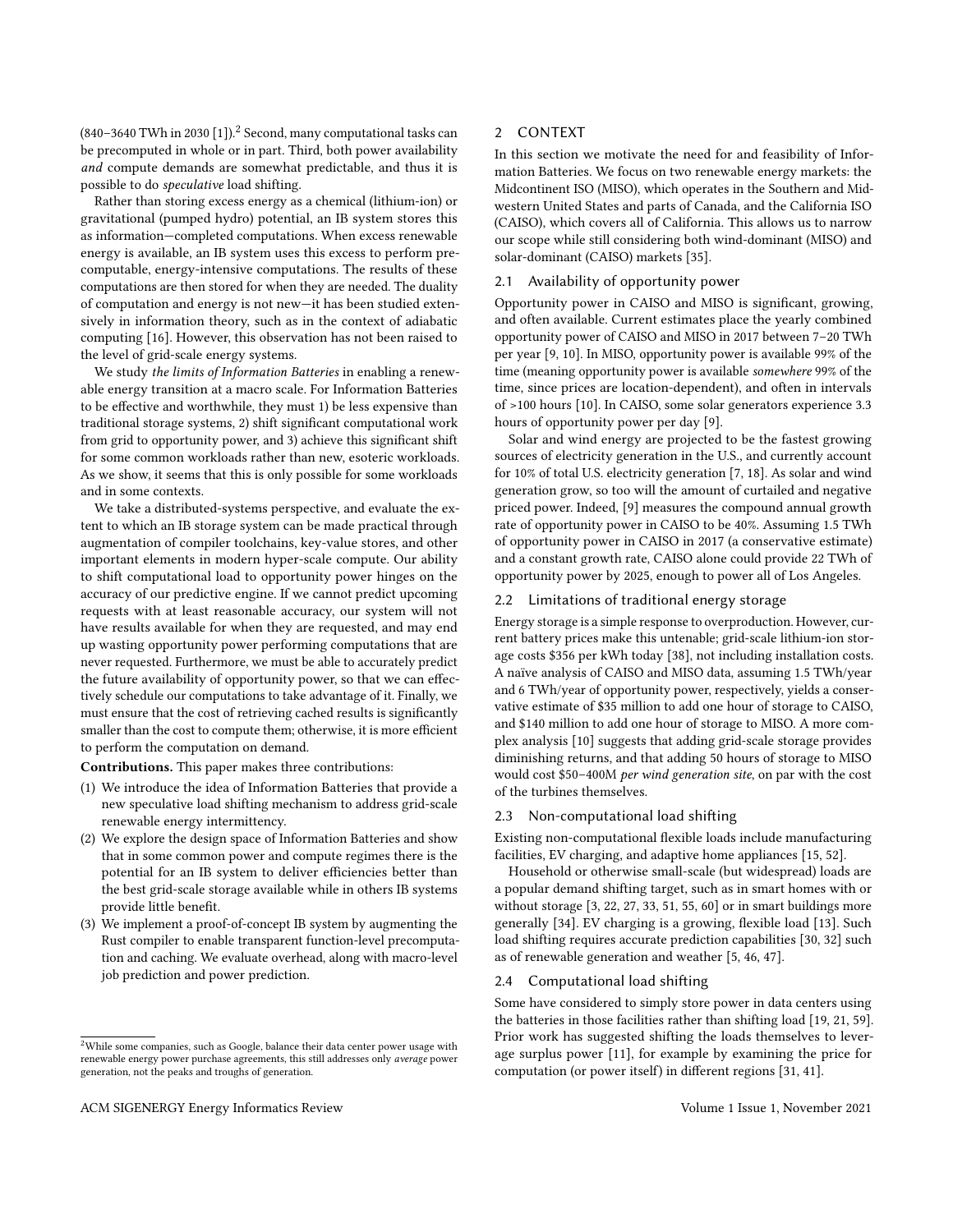Data centers have more than enough capacity to soak up opportunity power. American data centers consume 70TWh/year, 1.8% of the country's total energy consumption [\[49\]](#page-8-32). With opportunity power in CAISO and MISO estimated at 7–20TWh/year [\[9,](#page-8-2) [10\]](#page-8-3), opportunity power has the potential to provide between 10–30% of the energy needed by data centers.

Prior work also considered scheduling large-scale compute tasks under a variety of constraints. Speculative execution has been long known in computing [\[8,](#page-8-33) [50\]](#page-8-34), but has not been applied in this context. Google recently announced their "carbon-intelligent computing platform" that attempts to reduce carbon emission of datacenters by aligning time-insensitive tasks with periods of high renewable energy availability [\[42\]](#page-8-35). In this paper, we will refer to this and similar techniques as time-shifted compute.

## 3 INFORMATION BATTERIES

Next we address the challenges of: 1) properties of computational tasks, hardware, and energy grids that make them more or less suited to Information Batteries, 2) the key elements of an IB system, and 3) the best case scenario/theoretical limits of IB systems.

## 3.1 Prediction

There is an element of speculation to any demand shifting: the assumption that the work done will be useful at some future time. However, most flexible loads are general tasks that will almost certainly be useful (e.g., charging an EV, washing clothes), and are therefore non-speculative. Precomputation, on the other hand, is speculative. Given the infinite space of possible computations, more work is needed to identify computational work that will be useful at some point in the future. The ability to predict future computations to perform task prediction—is therefore key.

## 3.2 Granularity

Prior work on flexible loads has focused on high-granularity tasks washing clothes, charging a car, even time-shifting large-granularity computational tasks [\[42\]](#page-8-35). Micro demand shifting is comparatively understudied. IB systems allow for tuneable load granularity, since computational tasks can (at least in theory) be broken into differentsized tasks (although data dependencies and complexity considerations may in practice favor large tasks).

## 3.3 Speculative demand shifting

The IB approach of demand shifting differs from prior approaches in two ways: the load itself is not pre-existing (as it is speculative), and the granularity at which we shift varies. Computation can be speculatively executed at many granularities, from whole-system to individual instructions.

Speculative load shifting uses energy to store not energy but information. This is different from conventional load shifting, which does not require storage (as the load itself has been shifted). However, since data storage is far less expensive than energy storage, this requirement is a minor imposition.

## 3.4 Computational loads

Information Batteries are well-suited to tasks with high predictability and a large potential speedup. Potential speedup is the ratio

between run time and IB cache latency. Given the same cache latency, longer running tasks will have higher potential speedup. Applications that fit these requirements include:

- (1) Machine learning. OpenAI notes that AI workloads, particularly training, are growing exponentially [\[39\]](#page-8-36). Such workloads are ideal for Information Batteries due to their size, latency insensitivity, and high predictability.
- (2) Video transcoding. Video streaming now accounts for 75% of web traffic [\[4\]](#page-8-37), so video transcoding—the process of converting a video from one resolution to another—has become an important cloud workload. Video transcoding has the potential to be highly predictable, since consumer behavior drives which videos are requested.
- (3) Large-scale data analytics. Companies like Facebook collect a huge amount of data [\[24\]](#page-8-38), the analysis of which is both time and resource intensive. In many cases, this work can be performed asynchronously.

In addition to predictability of macro workloads, the IB approach can precompute some or all of the fragments of expected jobs and then reassemble these fragments on demand. Thus predictability extends not only to whole jobs but sub-job fragments. Furthermore, with careful binary and execution trace analysis, it is likely possible to perform computations using speculatively precomputed fragments of different jobs, as many workloads have some commonality. Indeed, assembling whole computations out of fragments of code is well studied in the literature in very different contexts, such as in the case of Return-oriented Programming [\[43,](#page-8-39) [45\]](#page-8-40). Exploring the efficiency of fragment precomputation and reassembly is worthy of study but beyond the scope of this paper.

## 3.5 Grid properties

For an IB system to be successful, renewable generation must be large, long-lasting (e.g., with high duty cycles), and predictable. This is influenced by consumption patterns, the power mix of the grid, the physical locations of power sources, and the amount of traditional (battery) storage available.

3.5.1 Renewable energy availability. The grid power mix impacts energy availability and pricing. Energy generation from fossil fuels can be scaled up or down to meet demand, hydro generation is relatively stable and flexible, and intermittent renewables (primarily wind and solar) produce according to environmental conditions. These different patterns have an impact on pricing: when generation is higher than demand, prices drop, as expected.

3.5.2 Power prices. Negative power prices are the best indicator of uneconomic production. Prices are used as a proxy for renewable oversupply because, unlike renewable production data, they tell us something about the current balance of supply and demand. If renewable production is high, but so is consumer demand, then adding more demand will be less useful. In order to maximize the benefits of the system, we should prioritize scheduling work for periods of time when renewable production is high and demand is low, e.g. when prices are low.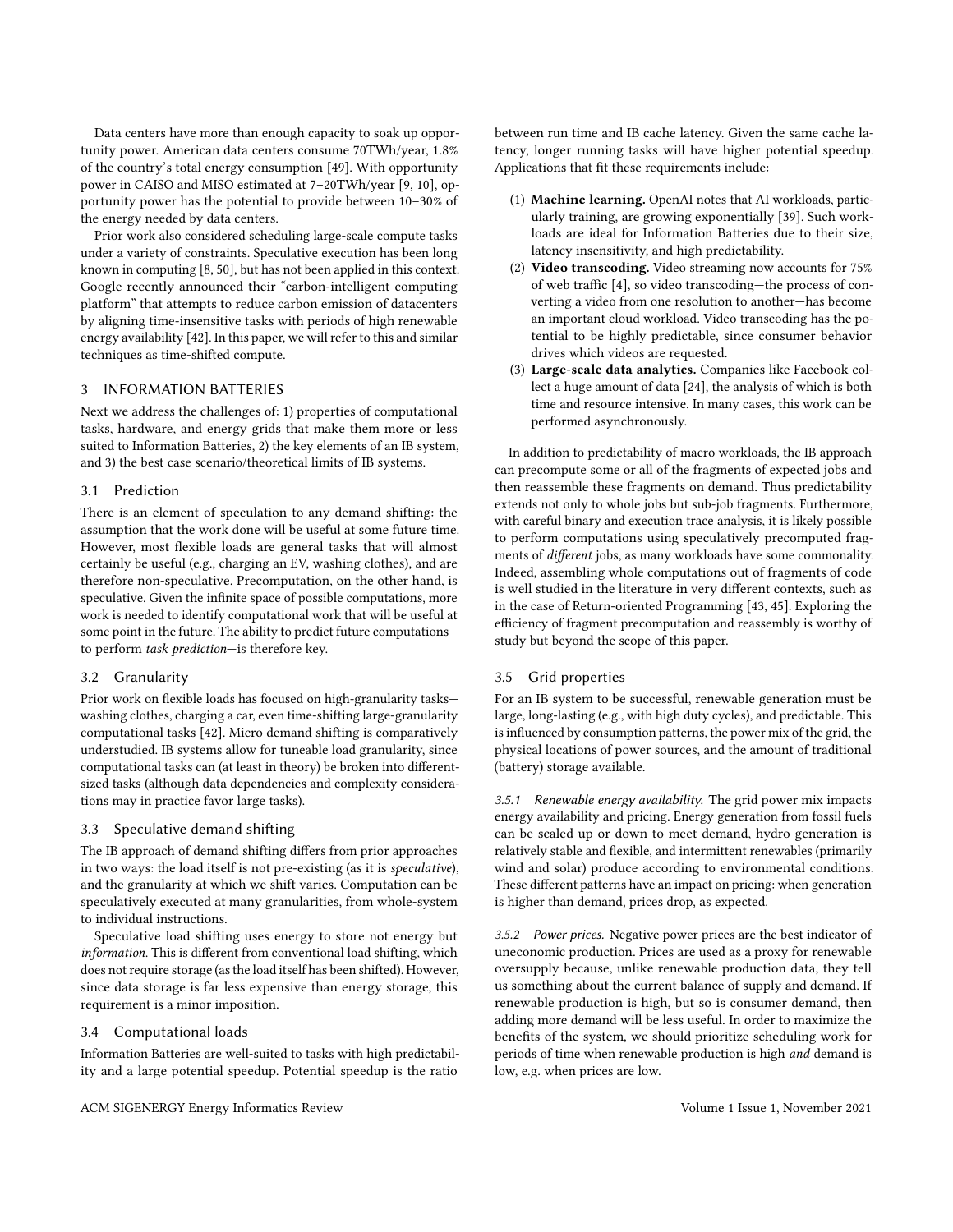<span id="page-3-2"></span>

Fig. 2. Energy flows differently through Information Batteries and traditional batteries.

## 3.6 Framework

The key idea behind Information Batteries is quite simple: when renewable energy is available in excess, we use it to speculatively perform computation. The challenge is in determining what computation to perform, where and when, and how these computations should be done to make it efficient to retrieve their results later. The energy expended to perform the computation is therefore stored as the result of a computational task.<sup>[3](#page-3-0)</sup>

## 4 DESIGN

Next we describe the key elements of an IB system, with a focus on two goals: to maximize the shift of compute to opportunity power, and to do so at a lower cost than traditional energy-storage systems.

#### 4.1 Overview

We explore the components of an IB system, from compiler toolchains to ML-based tools for power and job prediction. We discuss how these could be combined in a production system.

Compiler Toolchain. Application binaries must be augmented to allow for run-time caching and retrieval of results.

Key-Value Store. The system must include an efficient key-value store for run-time caching and retrieval. In particular, the latency of precomputed result retrieval from the key-value store must be significantly less than the latency of computing that result directly.

Job Scheduler. A management system must be in place for scheduling incoming jobs during periods of opportunity power, and returning results once they are available. In particular, jobs must be prioritized according to their latency sensitivity and run time. The job scheduler must therefore be aware of the target workload.

Predictors. Information Batteries rely on speculative execution, and therefore require accurate predictions of future conditions. Specifically, the IB system must be able to predict: 1) whether or not opportunity power will be available in the near future (e.g., what the price of energy will be) and 2) what jobs will be requested in the near future, so that these jobs can be procomputed.

#### 4.2 Program instrumentation

Memoization is a well-known technique used to improve the performance of programs by caching the results of expensive computations for later use. Previous work has considered the benefits of program memoization at the trace level, the basic-block level, and the function level [\[14,](#page-8-41) [20,](#page-8-42) [25\]](#page-8-43). In this paper, we employ function-level memoization, but later propose generalizations to this.

Fig. 3. Logic of the IB simulator.

Prior work has shown that a subset of functions can benefit from software memoization at compile and load time [\[53\]](#page-8-44). These functions share the following characteristics: expensive, side-effect free, critical, and repetitive arguments [\[54\]](#page-8-45).

We apply these memoization techniques to precompute results for memoizable functions in the program's critical path. These results obviate later execution with non-renewable power. We achieve this by instrumenting all application binaries to use a key-value store to memoize the results of function calls.

4.2.1 Compiler extensions. We consider one specific approach to program instrumentation—compiler extension—and highlight other possibilities later. In this approach, all source code is compiled using our customized compiler, which inserts the appropriate hooks to precompute and retrieve precomputed results.

For each call to a precomputable function, the compiler inserts a fetch instruction to first check whether the function has been precomputed, and return the precomputed result if it exists. Note that since the fetch occurs at run time, it is important that its overall latency is significantly lower than the run time of the function to be computed. It is therefore important both that our cache implementation be efficient, and that our definition of precomputable function excludes those with extremely short runtimes.<sup>[4](#page-3-1)</sup>

4.2.2 Caching infrastructure. The IB cache must enable fast caching and retrieval of precomputed results. In addition, for deployability, we would like to use a generic key-value store for caching rather than a IB-specific system. Here, latency and hit rate are important because we do not wish cache retrieval to itself induce higher overheads than computation itself. In addition, the memory footprint of the cache is important; results that require too much storage will increase the cost of the cache infrastructure itself.

<span id="page-3-0"></span> ${}^{3}$  There is a long history of work in lower-level aspects of the relationship between energy and information, such as work on adiabatic computing [\[16\]](#page-8-16).

<span id="page-3-3"></span><sup>1</sup> cycles\_trad =  $0$ , cycles\_op =  $0$ <br>2 every 5 minutes: every 5 minutes: 3 predict = model price prediction<br>4 actual = actual price according 4 actual = actual price according to trace<br>5 job\_size = number cycles per job 5 job\_size = number cycles per job 6 hit\_rate = accuracy of task prediction<br>7 if predict<0 and actual<0: #true posit if predict<0 and actual<0: #true positive 8 cycles\_op += job\_size<br>9 cycles\_trad += (1 - h 9 cycles\_trad +=  $(1 - hit_rate) * job_size$ <br>10 elif predict <0 and actual >0: #false positi 10 elif predict <0 and actual >0: #false positive 11 cycles trad  $+=$  job size 11 cycles\_trad +=  $job\_size$ <br>12  $+ (1 - hit$ 12 + (1 - hit\_rate) \* job\_size<br>13 elif predict>0 and actual<0: #false negat elif predict >0 and actual <0: # false negative 14 cycles\_trad += overhead of memoize<br>15 else: #true negative else: #true negative 16 cycles\_trad += overhead of memoize

<span id="page-3-1"></span> $4$ The definition of *precomputable function* is flexible, and may differ between workloads.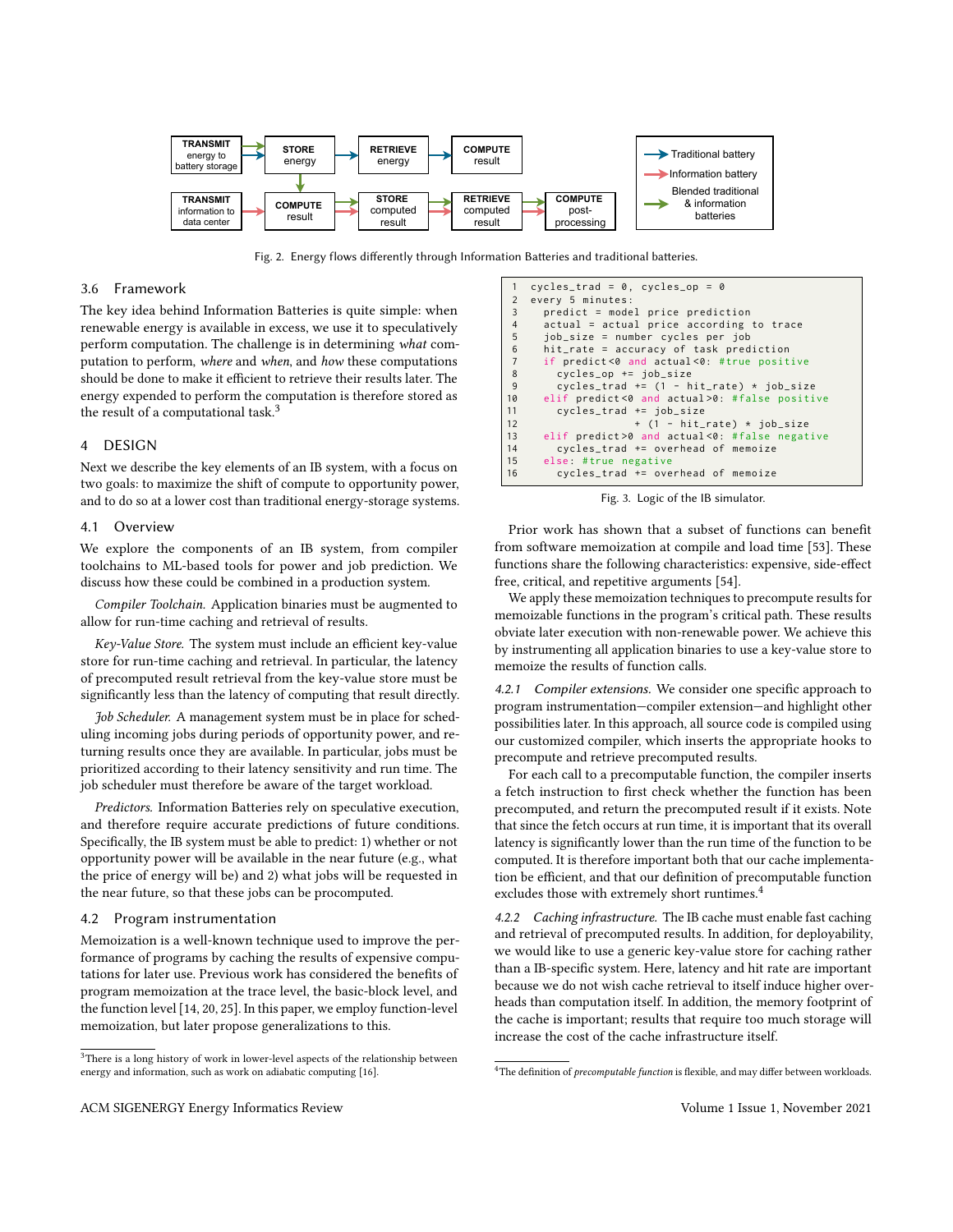<span id="page-4-3"></span>

| Parameter                     | Description                       |
|-------------------------------|-----------------------------------|
| Cache latency                 | Storage and retrieval overhead    |
| Cache hit rate                | Accuracy of task predict model    |
| Job length                    | Average job length                |
| Price predict false positives | Fraction of time model mistakenly |
|                               | predicts negative-priced power    |
| Price predict false negatives | Fraction of time model fails to   |
|                               | predict negative-priced power     |
|                               |                                   |

Table 1. Input parameters for the system-level IB simulator.

## 4.3 Scheduling

There are three main components to the IB manager: the scheduler, which receives computational tasks and schedules them to maximize grid power savings; the price predictive engine, which makes predictions about upcoming power prices; and the precomputation engine, which makes predictions about upcoming tasks, and performs precomputations on these predicted tasks whenever opportunity (negative-priced) power is available. If the incidence of negative-priced power is too low, the threshold of what is considered "negative" can also be set to some small positive number.

The scheduler receives tasks, and determines when and how they should be computed. Submitted tasks are of the form source code, deadline, where deadline indicates the latest timestamp at which the result is needed.

If opportunity power is currently available, the task can be computed immediately. Otherwise, the scheduler asks the renewable predictive engine when opportunity power will next be available. If the next available window of opportunity power is within the task's deadline, the task is scheduled.

Note that even if a task is not precomputable, the scheduler will still attempt to schedule it for a period of opportunity power. Thus any task with a generous enough deadline can be scheduled to use opportunity power. The scheduler also forwards the source code and the time it was received to the precomputation engine, which bases its predictions on this real-time stream of task requests.

The renewable predictive engine forms the core of the scheduler; the scheduler's overall effectiveness is dependent on the ability of the solar predictive engine to correctly predict opportunity power. An inaccurate solar predictor risks missing out on opportunity power, or erroneously scheduling tasks during regular grid power.

The precomputation engine is responsible for predicting upcoming tasks, pre-computing them, and caching the results. There are two main components of the precomputation engine: the task predictor and the precompute manager. The task predictor receives a continuous stream of task requests from the scheduler and uses a recurrent neural network to predict task requests.

The precompute manager consists of a single event loop that queries energy prices every 5 minutes until they fall below some small threshold. At this point, the manager requests 5 minutes worth of computational tasks from the task predictor. The precomputation engine functions in 5-minute increments since that is the smallest granularity at which energy prices are set in CAISO and MISO.

<span id="page-4-1"></span>Before Instrumentation:

```
1 ...
2 fn square (a: u32) \rightarrow u32 { a * a };
3 let result = square(x);
4 ...
```
After Instrumentation:

```
1 ...
2 fn square (a: u32) \rightarrow u32 { a * a };
3 let result = memoize (square, "square", x);
4 fn memoize (f: fn (usize) -> usize, fname:
           String, a: usize) -> usize {
5 let cached = db.get (fname, a);
6 if cached . is_some () {
               return cached.unwrap();
\begin{array}{ccc}\n8 & & & \end{array}\begin{array}{cc} 9 & \text{else} \\ 10 & \text{le} \end{array}10 let computed = f(x);<br>11 db.put(fname, a, com
11 db . put (fname, a, computed);<br>12 return computed:
               return computed;
13 }
14 }
```
Fig. 4. Instrumented programs first check for precomputed, cached results and use those results if found.

## 4.4 Integration

Information Batteries are designed to work with existing data centers. Some, very limited processing power is reserved for the IB manager, which manages the scheduling of both real-time computational tasks and precomputation. A cluster of machines or VMs is designated for precomputation. The IB cache, which stores the results of these precomputations, is kept local for quick retrieval. No additional infrastructure is needed.

Although Information Batteries have thus far been described as an alternative to traditional energy storage, it is also possible to use them in conjunction with traditional batteries. Figure [2](#page-3-2) illustrates the flow of energy in a traditional and information battery system, and how these two could be combined.

## <span id="page-4-2"></span>5 IMPLEMENTATION

Next we describe our proof-of-concept implementation of Information Batteries, which has three key components: 1) a Rust compiler augmentation for function-level precomputation, 2) a price prediction model for both CAISO and MISO, and 3) a function-level task prediction model. Benchmarking these components allows us to realistically parameterize our IB simulator.

#### 5.1 Rust compiler instrumentation

We augment the Rust compiler to do function-level precomputation. This is accomplished at the MIR (Mid-Level Intermediate Representation) stage of the Rust compiler [\[29\]](#page-8-46). At this stage, the program has been converted into a control-flow graph (CFG) representation [\[44\]](#page-8-47). We implemented our instrumentation as an extra pass through the CFG, which we call the memoize pass.

The memoize pass replaces each function call with a call to our memoize function<sup>[5](#page-4-0)</sup>. This takes as input a pointer to the original function, the function's name (fetched at compile time) and the original arguments to the function. memoize does the following: 1) checks if the function has been called with the particular arguments before,

<span id="page-4-0"></span> $5$ We require that the input binary include the definition of memoize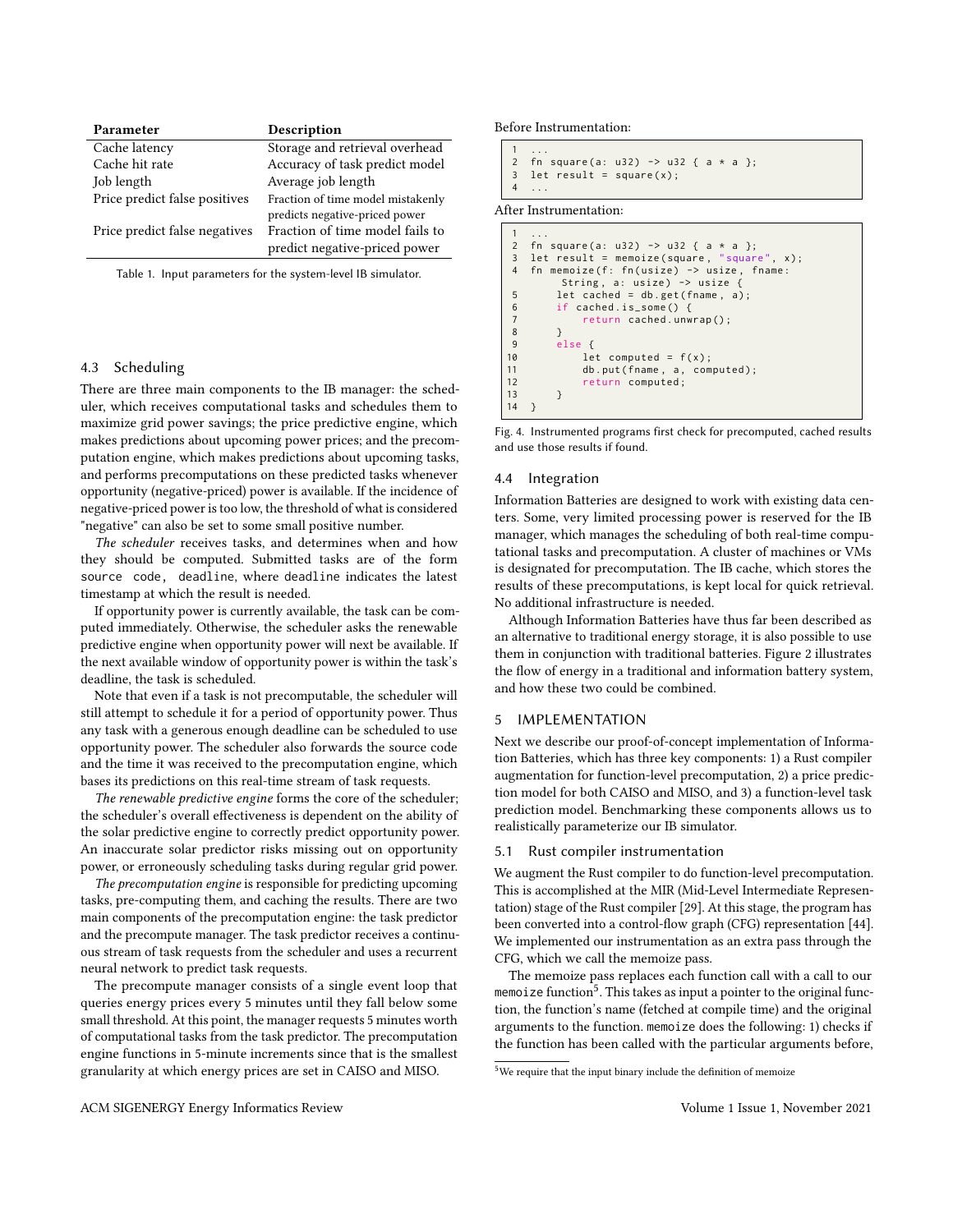and 2) executes and caches the result of executing the function if not. We refer to this instrumentation as the memoize wrapper. For simplicity, we support only functions with the function signature fn(u32)->u32, but in practice other signatures could be supported.

Figure [4](#page-4-1) shows the instrumentation of a simple program with memoize (code simplified for readability).

## 5.2 Cache

The performance of the precomputation engine is highly dependent on the cache implementation. Latency should be minimized as much as possible. For our proof of concept, we use pickleDB-rs [\[40\]](#page-8-48) to implement a simple, local key-value store. However, any key-value store could be used in practice.

## 5.3 Price Predictor

We implemented our price models using TensorFlow, as Recurrent Neural Networks (RNN) with one LSTM layer and one dense layer. This is similar to techniques used for weather prediction [\[30,](#page-8-22) [57\]](#page-9-4). We collected training data from historical 5-minute Location Marginal Prices (LMPs) reported by MISO [\[36\]](#page-8-13) and CAISO [\[23\]](#page-8-49).

LMP is the dollar cost of supplying the next MW of power at a specific geographic region [\[48\]](#page-8-50). Since pricing is location dependent, the model makes predictions based on time of day and geography. Given a location and a 5-minute interval, the price predictor returns a prediction for the next hour's worth of LMP prices. We define opportunity power as being available any time the LMP prediction drops below some small, tune-able threshold.

#### 5.4 Task Predictor

We implemented task prediction using TensorFlow, as an RNN with one LSTM layer and one dense layer. We collected training and validation data from several open-source Rust crates: Substrate [\[17\]](#page-8-51), Iced [\[26\]](#page-8-52), and Juniper [\[12\]](#page-8-53). For each crate, we generated a functionlevel trace on their provided example applications, and used these traces to train the model.

The resulting model takes as input a series of function calls, and a specification, N, for how far in the future to predict. It returns a prediction for the next N function calls. This is similar to techniques used for text prediction [\[56\]](#page-8-54). Note that this approach is quite simplistic. We do not consider, for instance, the value of arguments to the function. Our implementation is intended as a small proof-ofconcept only.

#### 6 EVALUATION

Our evaluation is in two parts. First, we microbenchmark each component of our proof-of-concept implementation described in Section [5.](#page-4-2) We then use these microbenchmarks, combined with real price data from CAISO and MISO, to provide a realistic parameterization of a system-level simulation.

#### 6.1 Microbenchmarking

Next we present our microbenchmarks of function-level memoization and price prediction.

6.1.1 Function-level memoization. Figure [6](#page-5-0) shows the latency of function calls with memoization, as compared to traditional compute. There are two sources of added latency from memoization: (1)

<span id="page-5-1"></span>

Fig. 5. While more accurate task prediction increases performance, energy can still be saved with relatively low (e.g. 30%) accuracies. Results are shown for machine cycles offloaded in simulation with varied task prediction accuracy and other parameters set based on microbenchmarking results. Simulation ran on MISO price data from 2019.

<span id="page-5-0"></span>

Fig. 6. Function call latency with function-level memoization at different hit rates for a 25ms job. The baseline (black line) refers to the uninstrumented function.

the cost to check the cache for a precomputed result, and to return it if it exists; (2) the cost to store a computed result.

We measured these values for our proof-of-concept implementation. The results, summarized in Table [2,](#page-6-0) were used to parameterize our system-level simulations.

6.1.2 Price predictor. We measured the performance of the price predictor on both CAISO and MISO data. Table [3](#page-6-1) summarizes the results.

6.1.3 Task predictor. Our naive task predictor had a top-1 accuracy prediction accuracy of 46% for predicting the next 10 function calls given the previous 10. This means that each individual function in the predicted sequence has a 46% chance of being correct.

#### 6.2 System-level simulation

We built a system-level simulator to explore the performance of Information Batteries at scale. Our simulator takes as input a timeseries of energy prices, and a set of parameters that define the performance of individual components of the system ( Table [1\)](#page-4-3).

The output of the simulator is a simulated 100-day run of an IB system, reporting 1) cycles $_{\text{avail}}$ , the total amount of opportunity power that was theoretically available for compute, 2) cycles $_{\text{on}}$ , the amount of opportunity power that was actually used for compute,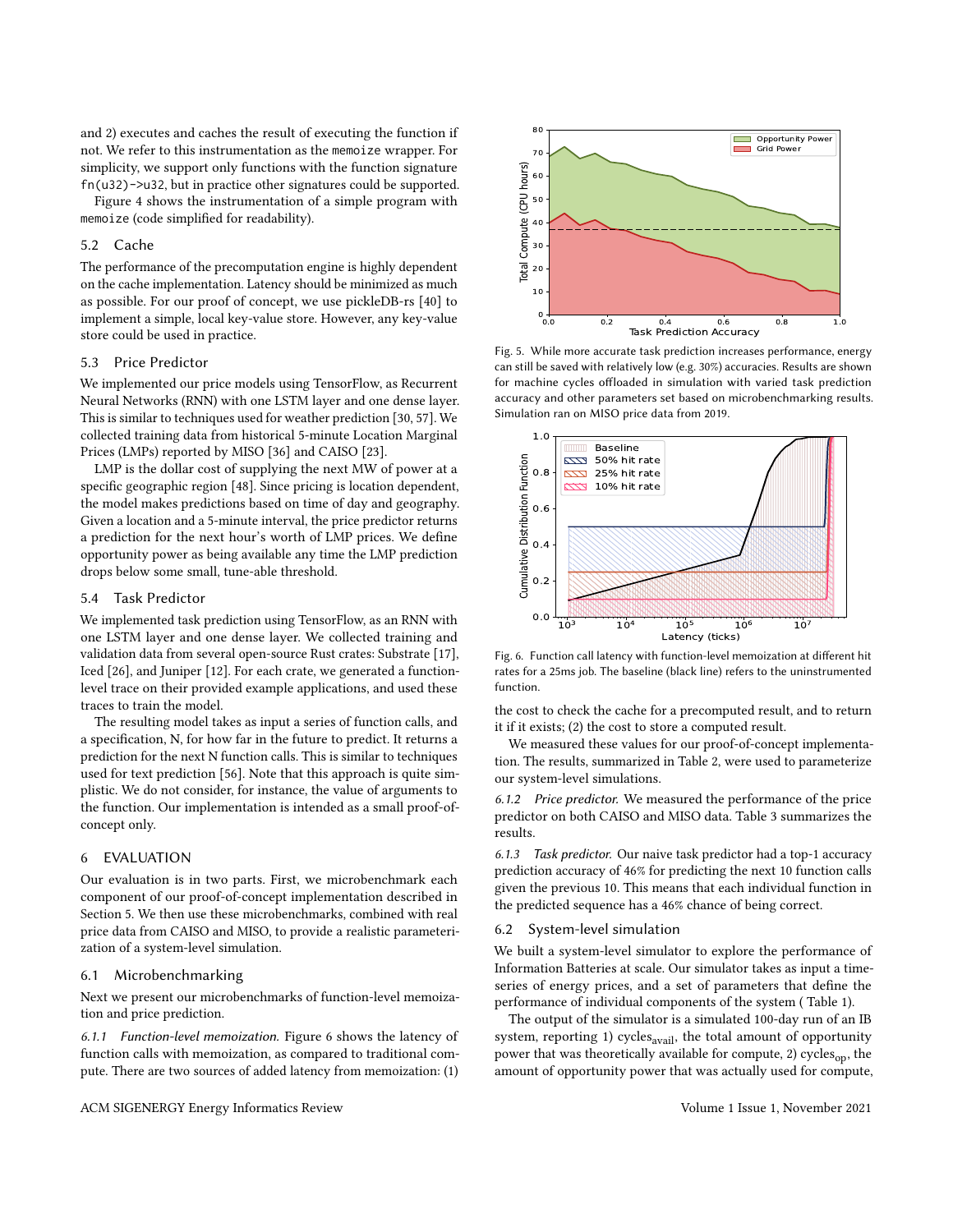<span id="page-6-2"></span>

Fig. 7. The efficacy of the price predictor at different rates of false positives and false negatives. False positives—the mistaken identification of a period of opportunity power—can have a large impact on overall performance. False negatives—when the predictor fails to identify a period of opportunity power—have a significantly smaller effect. Efficacy here is defined as the amount of grid power used, compared to a baseline non-instrumented system. Information batteries are only worthwhile when this number is below the baseline (indicated with green fill).

and 3) cycles<sub>grid</sub>, the amount of grid power that was used for compute. The run is considered successful if the amount of grid power used for compute is less than what would have otherwise been used in a traditional computing system.

For each 5-minute time interval, the simulator decides (based on the provided traces and the specified performance of the price predictor), whether or not to anticipate a period of negative-priced power. If negative-priced power is anticipated, it "schedules" jobs. It then records the amount of grid and opportunity power "used" in the interval. We summarize the logic of the simulator in Figure [3.](#page-3-3)

Our initial simulation results highlight the importance of accurate price prediction (Figure [7\)](#page-6-2), and low cache latency (Figure [8\)](#page-7-1), and relatively accurate task prediction (Figure [5\)](#page-5-1). We use the results from microbenchmarking to realistically parameterize our system-level simulator according to the metrics described in Table [1.](#page-4-3)

We then evaluate the overall effectiveness of Information Batteries according to: 1) the efficiency of the system, in terms of the amount of processing offloaded from grid power to opportunity power, and 2) dollar cost relative to traditional batteries.

6.2.1 Energy savings. A key goal of the IB system is to make use of opportunity power that might otherwise be wasted. Thus, a central metric for any IB system is the amount of processing power offloaded from non-opportunity power to opportunity power.

We measure these savings in terms of the number of machine cycles offloaded. Figure [5](#page-5-1) shows these results for a wind-dominant power profile (MISO). We parameterize the simulator as follows: (1) Memoization overhead of 1 ms (2) Task prediction accuracy of 50%; (3) For the price predictor, false positive and false negative rates of 0.1%. The length of tasks is varied.

Note that IBs always incur more machine cycles than traditional compute. This is to be expected, since the IB system must perform the same computational task with additional pre- and postprocessing. However, in these scenarios, the grid power consumed

| <b>Cache Miss</b> | $0.87 \,\mu s$ |
|-------------------|----------------|
| Cache Hit (Fetch) | $2.2 \mu s$    |
| <b>Store</b>      | $34 \mu s$     |

<span id="page-6-1"></span><span id="page-6-0"></span>Table 2. Average latency of cache hit, cache miss, and store.

|       | Mean-Absolute | Mean-Absolute |
|-------|---------------|---------------|
|       | Error (Val)   | Error (Train) |
| CAISO | 0.1181        | 0.1402        |
| MISO. | 0.0745        | 0.0614        |

Table 3. Performance of the price predictor model on validation and training data. The model performed best on MISO data, but the mean-absolute error was low for both datasets.

by the IB system is less than that for traditional compute, since a large fraction of the compute was offloaded to opportunity power.

The overall energy savings of the IB system is the difference between the grid power consumed in the traditional compute scenario and the grid power consumed by the information batteries.

## 6.3 Cost of storage

In some scenarios, Information Batteries are more cost-effective than traditional energy storage systems. First we explain how to think about the storage capacity of an IB system. Then we compare potential IB systems with conventional grid-scale battery storage.

Unlike conventional batteries, Information Batteries have both a "charge rate" measured in Watts, corresponding to the power draw at which precomputation can be done by a given IB system (limited by data center capacity)—and a prediction time horizon that is not present in ordinary batteries. In some ways this makes an IB system incommensurable with conventional batteries.

6.3.1 IB memoization overhead. Our function-level precomputation has an overhead of 34  $\mu$ s for each put, 0.87  $\mu$ s for each cache miss and 2.2  $\mu$ s for each cache hit and retrieval on a 2.6 GHz Intel Core i7 CPU. This is extraordinarily efficient by virtue of its simplicity. For example, any job with just one second or longer run time would experience less than 1% overhead due to memoization.

6.3.2 Battery comparison. Consider for a moment a hypothetical IB system that has a one day time horizon, and can predict with perfect accuracy. The IB system can thus precompute a day's worth of tasks. Consider a hyper-scale data center that is 100 MW with this one-day prediction horizon; an IB system in this data center could store a monumental 2400MWh via precomputation alone.

It is rare for a data center to have full-day lookahead. Instead, we might more realistically have, on average, 90 minutes prediction ability with 90% accuracy.<sup>[6](#page-6-3)</sup> With one-hour lookahead, such a data center could store 150 MWh, significantly more than most gridscale battery-based storage projects. Given the negligible overhead of memoization, the key efficiency parameter is job prediction.

Using 90% as a canonical target efficiency, as it closely matches lithium-ion battery efficiencies, such an IB-enabled data center

<span id="page-6-3"></span> $^6$  There is little public data on workloads and scheduling; our estimate here is based upon our experience working in such hyper-scale compute environments.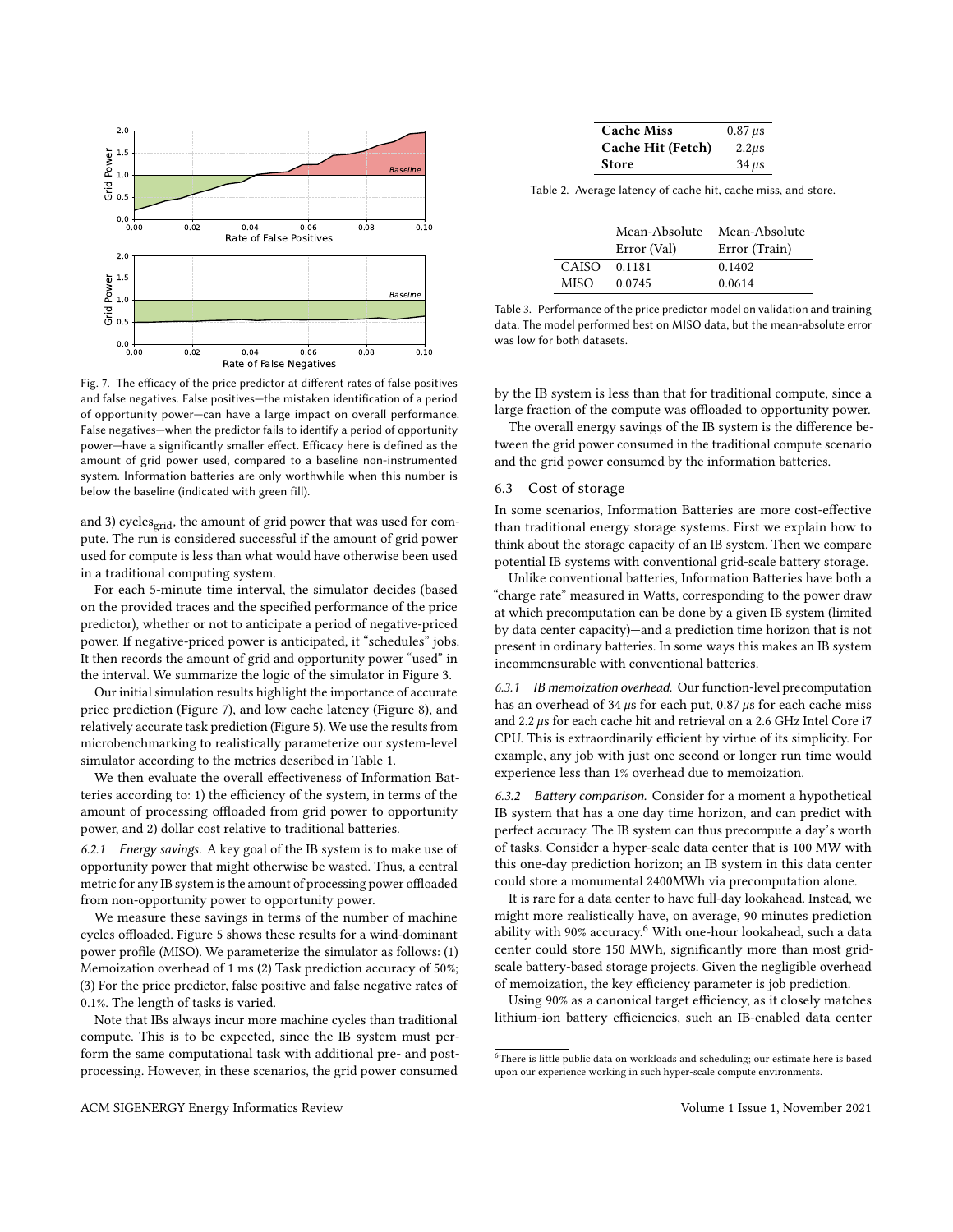<span id="page-7-1"></span>

Fig. 8. Evaluating the effect of cache latency on energy savings. Results are presented as a stacked graph, with the red fill representing the amount of grid power used, and the green fill the amount of opportunity power. The system is only worthwhile if the amount of grid power used is below the baseline (e.g. if the red fill remains below the dotted line). Results presented for small (100ms), medium (10s), and large (60s) jobs for cache latencies of 0-10000 ns (top row) and 0-0.1 s (bottom row). Cache latency has a huge effect on performance, especially for shorter jobs.

would match the storage capacity of a 150,000 kWh lithium-ion storage array, which, at current lithium-ion prices of \$356 / kWh [\[38\]](#page-8-20) would cost \$53.4 million.

## 7 CONCLUSION

In this work we have shown that Information Batteries have the potential to provide a cost-effective means to cope with growing renewable intermittency using large-scale computing infrastructure. Key to the IB approach is that it is not a general-purpose solution, but is likely to be effective for many common workloads.

#### 7.1 Future directions

This paper merely introduces and explores one avenue of implementation and evaluation of Information Batteries. Much remains to be studied. In particular, we believe that there are three lines of worthwhile future research on this topic: improved prediction, improved integration into large systems, and support for the precomputation and recombination of fragments of computational tasks.

7.1.1 Prediction. The smart grid research community has done extensive work to improve prediction of price and power availability. In addition, the distributed systems community has done extensive work to characterize workloads in a wide range of settings. As we showed, as prediction accuracy improves, the efficiency of an IB system will improve, so there is substantial low-hanging fruit in incorporating state-of-the-art predictors.

7.1.2 Integration. While we frame our IB system prototype as an end-to-end system, any real-world deployment of this approach

would necessarily omit the toy compute controllers we built for testing and instead integrate IB decision-making into an existing compute controller (e.g., a Kubernetes controller managing a whole data center). The criteria used by such data center operators to use the IB approach would necessarily be dependent upon their costs, business models, and the types of workloads they typically serve.

7.1.3 Computation. The efficiency of an IB system depends in large part on how well jobs can be accurately predicted and precomputed. But this precomputation need not be merely binary in nature indicating whether a whole task should be precomputed or not—but instead can reflect a complex planning strategy that decomposes compute workloads into precomputable sub-units. There remains substantial work to be done on integrating ideas from related analyses performed in dramatically-different contexts, such as returnoriented programming, to identify which tasks can be meaningfully fragmented and then reassembled. In addition, efficient caching and retrieval of fragmented, precomputed results is challenging, as the greater complexity of fragmented precomputation, the more expensive retrieval is likely to be; this may require storage of program control-flow graphs along with compute fragments, so as to easily identify cached results that will meet the needs of new tasks. Finally, our exploration in this paper leveraged compiler support for program instrumentation, but in a real deployment it would be ideal to support unmodified program binaries.

#### REFERENCES

<span id="page-7-0"></span>[1] Anders SG Andrae and Tomas Edler. 2015. On global electricity usage of communication technology: trends to 2030. Challenges 6, 1 (2015), 117–157.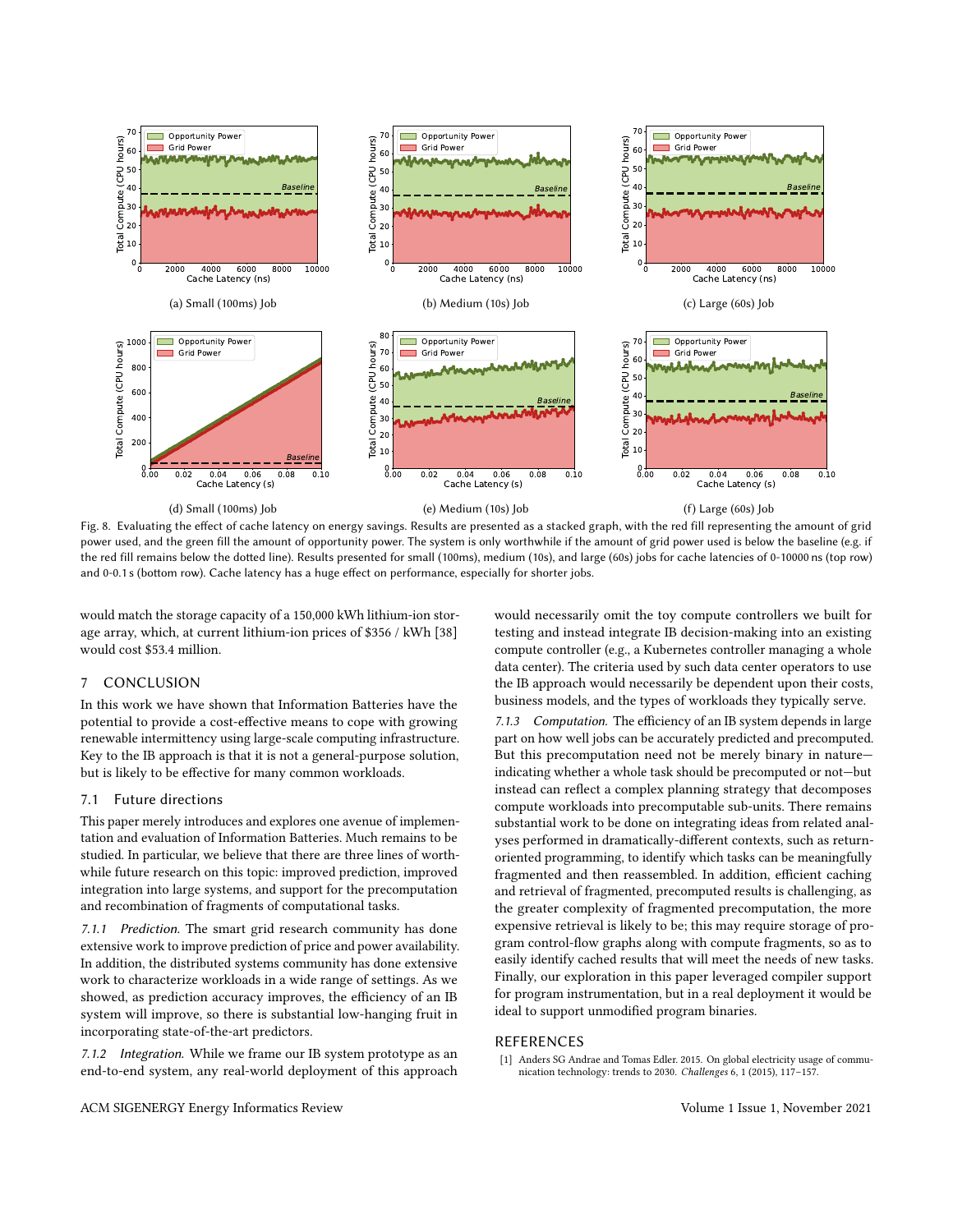- <span id="page-8-14"></span>[2] Solar Energy Industries Association. 2021. California Solar. [https://www.seia.org/](https://www.seia.org/state-solar-policy/california-solar) [state-solar-policy/california-solar.](https://www.seia.org/state-solar-policy/california-solar)
- <span id="page-8-4"></span>[3] Sean Barker, Aditya Mishra, David Irwin, Prashant Shenoy, and Jeannie Albrecht. 2012. Smartcap: Flattening peak electricity demand in smart homes. In 2012 IEEE International Conference on Pervasive Computing and Communications. IEEE, 67–75.
- <span id="page-8-37"></span>[4] Thomas Barnett, Shruti Jain, Usha Andra, and Taru Khurana. 2018. Cisco visual networking index (vni) complete forecast update, 2017–2022. Americas/EMEAR Cisco Knowledge Network (CKN) Presentation (2018).
- <span id="page-8-24"></span>[5] Noman Bashir, Dong Chen, David Irwin, and Prashant Shenoy. 2019. Solar-TK: A Data-driven Toolkit for Solar PV Performance Modeling and Forecasting. In 2019 IEEE 16th International Conference on Mobile Ad Hoc and Sensor Systems (MASS). IEEE, 456–466.
- <span id="page-8-15"></span>[6] R. H. Byrne, T. A. Nguyen, D. A. Copp, B. R. Chalamala, and I. Gyuk. 2018. Energy Management and Optimization Methods for Grid Energy Storage Systems. IEEE Access 6 (2018), 13231–13260.
- <span id="page-8-18"></span>[7] C2ES. 2020. Renewable Energy.<https://www.c2es.org/content/renewable-energy/>
- <span id="page-8-33"></span>[8] Fay Chang and Garth Gibson. 1999. Automatic I/O hint generation through speculative execution. USENIX.
- <span id="page-8-2"></span>[9] Andrew A Chien. 2018. Characterizing Opportunity Power in the California Independent System Operator (CAISO) in Years 2015-2017. Technical Report. Technical Report TR-2018-07. University of Chicago.
- <span id="page-8-3"></span>[10] Andrew A Chien, Fan Yang, and Chaojie Zhang. 2016. Characterizing curtailed and uneconomic renewable power in the mid-continent independent system operator.  $arXiv$  preprint  $arXiv:1702.05403$  (2016).
- <span id="page-8-29"></span>[11] Andrew A Chien, Chaojie Zhang, and Hai Duc Nguyen. 2019. Zero-carbon Cloud: Research Challenges for Datacenters as Supply-following Loads. (2019).
- <span id="page-8-53"></span>[12] Magnus Hallin Christian Legnitto, Christoph Herzog. [n.d.]. Crate Juniper. [https:](https://crates.io/crates/juniper) [//crates.io/crates/juniper.](https://crates.io/crates/juniper)
- <span id="page-8-5"></span>[13] Santiago Correa, Lei Jiao, Aidas Jakubenas, Roby Moyano, Jesus Omana Iglesias, and Jay Taneja. 2020. Who's in Charge Here? Scheduling EV Charging on Dynamic Grids via Online Auctions with Soft Deadlines. In Proceedings of the 7th ACM International Conference on Systems for Energy-Efficient Buildings, Cities, and Transportation. 41–49.
- <span id="page-8-41"></span>[14] A. T. da Costa, F. M. G. Franca, and E. M. C. Filho. 2000. The dynamic trace memoization reuse technique. In Proceedings 2000 International Conference on Parallel Architectures and Compilation Techniques (Cat. No.PR00622). 92–99.
- <span id="page-8-21"></span>[15] Paul Denholm and Maureen Hand. 2011. Grid flexibility and storage required to achieve very high penetration of variable renewable electricity. Energy Policy 39, 3 (2011), 1817–1830.
- <span id="page-8-16"></span>[16] John S Denker. 1994. A review of adiabatic computing. In Proceedings of 1994 IEEE Symposium on Low Power Electronics. IEEE, 94–97.
- <span id="page-8-51"></span>[17] Substrate DevHub. [n.d.]. Crate Substrate. [https://crates.io/crates/pallet-product](https://crates.io/crates/pallet-product-registry)[registry.](https://crates.io/crates/pallet-product-registry)
- <span id="page-8-19"></span>[18] EIA. 2019. U.S. Energy Information Administration - EIA - Independent Statistics and Analysis.<https://www.eia.gov/todayinenergy/detail.php?id=38053>
- <span id="page-8-27"></span>[19] Ínigo Goiri, William Katsak, Kien Le, Thu D Nguyen, and Ricardo Bianchini. 2013. Parasol and greenswitch: Managing datacenters powered by renewable energy. ACM SIGPLAN Notices 48, 4 (2013), 51–64.
- <span id="page-8-42"></span>[20] A. Gonzalez, J. Tubella, and C. Molina. 1999. Trace-level reuse. In Proceedings of the 1999 International Conference on Parallel Processing. 30–37.
- <span id="page-8-28"></span>[21] Sriram Govindan, Anand Sivasubramaniam, and Bhuvan Urgaonkar. 2011. Benefits and limitations of tapping into stored energy for datacenters. In 2011 38th Annual International Symposium on Computer Architecture (ISCA). IEEE, 341–351.
- <span id="page-8-6"></span>[22] Nidhi Hegde, Laurent Massoulié, Theodoros Salonidis, et al. 2011. Optimal control of residential energy storage under price fluctuations. Energy (2011).
- <span id="page-8-49"></span>[23] California ISO. [n.d.]. OASIS. [http://oasis.caiso.com/mrioasis/logon.do.](http://oasis.caiso.com/mrioasis/logon.do)
- <span id="page-8-38"></span>[24] Changqing Ji, Yu Li, Wenming Qiu, Uchechukwu Awada, and Keqiu Li. 2012. Big data processing in cloud computing environments. In 2012 12th international symposium on pervasive systems, algorithms and networks. IEEE, 17–23.
- <span id="page-8-43"></span>[25] Jian Huang and D. J. Lilja. 1999. Exploiting basic block value locality with block reuse. In Proceedings Fifth International Symposium on High-Performance Computer Architecture. 106–114.
- <span id="page-8-52"></span>[26] Héctor Ramón Jiménez. [n.d.]. Crate Iced. [https://crates.io/crates/iced.](https://crates.io/crates/iced)
- <span id="page-8-7"></span>[27] Matthew P Johnson, Amotz Bar-Noy, Ou Liu, and Yi Feng. 2011. Energy peak shaving with local storage. Sustainable Computing: Informatics and Systems 1, 3 (2011), 177–188.
- <span id="page-8-0"></span>[28] Richard Kinley. 2017. Climate change after Paris: from turning point to transformation. Climate Policy 17, 1 (2017), 9–15. [https://doi.org/10.1080/14693062.2016.](https://doi.org/10.1080/14693062.2016.1191009) [1191009](https://doi.org/10.1080/14693062.2016.1191009) arXiv[:https://doi.org/10.1080/14693062.2016.1191009](https://arxiv.org/abs/https://doi.org/10.1080/14693062.2016.1191009)
- <span id="page-8-46"></span>[29] Steve Klabnik and Carol Nichols. [n.d.]. The Rust Programming Language. [https:](https://doc.rust-lang.org/book/) [//doc.rust-lang.org/book/.](https://doc.rust-lang.org/book/)
- <span id="page-8-22"></span>[30] Zheng Liu and Clair J Sullivan. 2019. Prediction of weather induced background radiation fluctuation with recurrent neural networks. Radiation Physics and Chemistry 155 (2019), 275–280.
- <span id="page-8-30"></span>[31] Zhenhua Liu, Adam Wierman, Yuan Chen, Benjamin Razon, and Niangjun Chen. 2013. Data center demand response: Avoiding the coincident peak via workload shifting and local generation. Performance Evaluation 70, 10 (2013), 770–791.
- <span id="page-8-23"></span>[32] Daud Mustafa Minhas, Raja Rehan Khalid, and Georg Frey. 2017. Load control for supply-demand balancing under renewable energy forecasting. In 2017 IEEE Second International Conference on DC Microgrids (ICDCM). IEEE, 365–370.
- <span id="page-8-8"></span>[33] Aditya Mishra, David Irwin, Prashant Shenoy, Jim Kurose, and Ting Zhu. 2012. Smartcharge: cutting the electricity bill in smart homes with energy storage. In Proceedings of the 3rd International Conference on Future Energy Systems: Where Energy, Computing and Communication Meet.
- <span id="page-8-9"></span>[34] Aditya Mishra, David Irwin, Prashant Shenoy, Jim Kurose, and Ting Zhu. 2013. Greencharge: Managing renewableenergy in smart buildings. IEEE Journal on Selected Areas in Communications 31, 7 (2013), 1281–1293.
- <span id="page-8-17"></span>[35] MISO. 2021. About MISO. [https://www.misoenergy.org/about/.](https://www.misoenergy.org/about/)
- <span id="page-8-13"></span>[36] MISO. 2021. Markets and Operations. [https://www.misoenergy.org/markets-and](https://www.misoenergy.org/markets-and-operations/)[operations/.](https://www.misoenergy.org/markets-and-operations/)
- <span id="page-8-1"></span>[37] Climate Change Mitigation. 2011. IPCC special report on renewable energy sources and climate change mitigation. Renewable Energy 20, 11 (2011).
- <span id="page-8-20"></span>[38] Kendall Mongird, Vilayanur Viswanathan, Jan Alam, Charlie Vartanian, Vincent Sprenkle, and Richard Baxter. 2020. 2020 Grid Energy Storage Technology Cost and Performance Assessment. Energy 2020 (2020).
- <span id="page-8-36"></span>[39] OpenAI. 2018. AI and Compute. [https://openai.com/blog/ai-and-compute/.](https://openai.com/blog/ai-and-compute/)
- <span id="page-8-48"></span>[40] pickleDB rs. [n.d.]. Crate pickledb. [https://docs.rs/pickledb/0.4.1/pickledb/index.](https://docs.rs/pickledb/0.4.1/pickledb/index.html) [html.](https://docs.rs/pickledb/0.4.1/pickledb/index.html)
- <span id="page-8-31"></span>[41] Asfandyar Qureshi, Rick Weber, Hari Balakrishnan, John Guttag, and Bruce Maggs. 2009. Cutting the electric bill for internet-scale systems. In Proceedings of the ACM SIGCOMM 2009 conference on Data communication. 123–134.
- <span id="page-8-35"></span>[42] Ana Radovanovic. 2020. Our data centers now work harder when the sun shines and wind blows. [https://blog.google/inside-google/infrastructure/data-centers](https://blog.google/inside-google/infrastructure/data-centers-work-harder-sun-shines-wind-blows)[work-harder-sun-shines-wind-blows](https://blog.google/inside-google/infrastructure/data-centers-work-harder-sun-shines-wind-blows)
- <span id="page-8-39"></span>[43] Ryan Roemer, Erik Buchanan, Hovav Shacham, and Stefan Savage. 2012. Returnoriented programming: Systems, languages, and applications. ACM Transactions on Information and System Security (TISSEC) 15, 1 (2012), 1–34.
- <span id="page-8-47"></span>[44] Rust. 2021. Guide to Rustc Development. [https://rustc-dev-guide.rust-lang.org/.](https://rustc-dev-guide.rust-lang.org/)
- <span id="page-8-40"></span>[45] Hovav Shacham. 2007. The geometry of innocent flesh on the bone: Return-intolibc without function calls (on the x86). In Proceedings of the 14th ACM conference on Computer and communications security. 552–561.
- <span id="page-8-25"></span>[46] Navin Sharma, Jeremy Gummeson, David Irwin, and Prashant Shenov. 2010. Cloudy computing: Leveraging weather forecasts in energy harvesting sensor systems. In 2010 7th Annual IEEE Communications Society Conference on Sensor, Mesh and Ad Hoc Communications and Networks (SECON). IEEE, 1–9.
- <span id="page-8-26"></span>[47] Navin Sharma, Pranshu Sharma, David Irwin, and Prashant Shenoy. 2011. Predicting solar generation from weather forecasts using machine learning. In 2011 IEEE international conference on smart grid communications (SmartGridComm). IEEE, 528–533.
- <span id="page-8-50"></span>[48] Vatsala Sharma, Pratima Walde, RK Saket, and Saad Mekhilef. 2020. Optimization of distributed generation size based on line sensitivity using transmission congestion cost. International Transactions on Electrical Energy Systems (2020), e12695.
- <span id="page-8-32"></span>[49] Arman Shehabi, Sarah Smith, Dale Sartor, Richard Brown, Magnus Herrlin, Jonathan Koomey, Eric Masanet, Nathaniel Horner, Inês Azevedo, and William Lintner. 2016. United states data center energy usage report. Technical Report. Lawrence Berkeley National Lab.(LBNL), Berkeley, CA (United States).
- <span id="page-8-34"></span>[50] Michael D Smith, Monica S Lam, and Mark A Horowitz. 1990. Boosting beyond static scheduling in a superscalar processor. In Proceedings of the 17th Annual International Symposium on Computer Architecture. 344–354.
- <span id="page-8-10"></span>[51] Pirathayini Srikantha, Catherine Rosenberg, and Srinivasan Keshav. 2012. An analysis of peak demand reductions due to elasticity of domestic appliances. In 2012 Third International Conference on Future Systems: Where Energy, Computing and Communication Meet (e-Energy). IEEE, 1–10.
- <span id="page-8-11"></span>[52] Sun Sun, Min Dong, and Ben Liang. 2015. Distributed real-time power balancing in renewable-integrated power grids with storage and flexible loads. IEEE Transactions on Smart Grid 7, 5 (2015), 2337–2349.
- <span id="page-8-44"></span>[53] Arjun Suresh, Erven Rohou, and André Seznec. 2017. Compile-Time Function Memoization. In Proceedings of the 26th International Conference on Compiler Construction (Austin, TX, USA) (CC 2017). Association for Computing Machinery, New York, NY, USA, 45–54.<https://doi.org/10.1145/3033019.3033024>
- <span id="page-8-45"></span>[54] Arjun Suresh, Bharath Narasimha Swamy, Erven Rohou, and André Seznec. 2015. Intercepting Functions for Memoization: A Case Study Using Transcendental Functions. ACM Transactions on Architecture and Code Optimization 12, 2 (June 2015), 18:18:1–18:18:23.<https://doi.org/10.1145/2751559>
- <span id="page-8-12"></span>[55] Jay Taneja, David Culler, and Prabal Dutta. 2010. Towards cooperative grids: Sensor/actuator networks for renewables integration. In 2010 First IEEE International Conference on Smart Grid Communications. IEEE, 531–536.
- <span id="page-8-54"></span>[56] TensorFlow. [n.d.]. Text generation with an RNN. [https://www.tensorflow.org/](https://www.tensorflow.org/tutorials/text/text_generation) [tutorials/text/text\\_generation.](https://www.tensorflow.org/tutorials/text/text_generation)